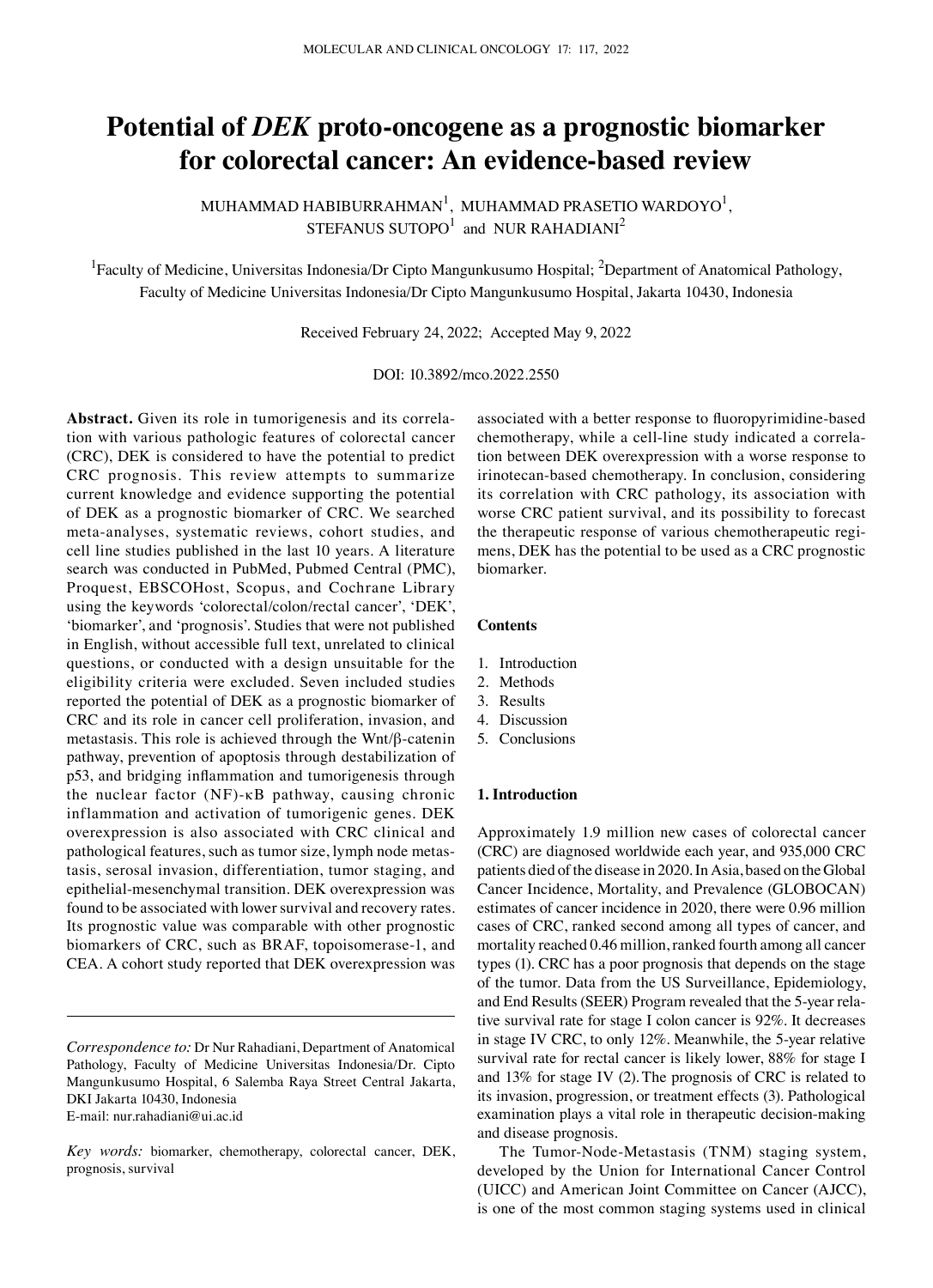practice (4,5). The system is also used as a reference by some pathology reporting standards, such as the International Collaboration on Cancer Reporting (ICCR) (6) and the Korean Society of Pathologists (7). However, this method remains problematic since patients with the same tumor stage could have significant variations in histopathological features, such as tumor budding, invasion of the vascular and perineural tissue, tumor grade, and regression levels (5). Controversies in CRC pathology reporting also exist, including the subjective nature of some elements assessed, low reporting accuracy and reproducibility, and the lack of standard protocols (5,8). In addition, there are no established biomarkers available on conventional histopathological prognosis of CRC that can predict the risk of cancer recurrence, metastasis, resistance to chemotherapy, prompt targeted therapy, and survival (8).

The best biomarkers should support determining CRC staging for clinical use. Biomarkers are biological entities that detect the existence or progression of certain diseases or the effects of treatments. Biomarkers should have several important characteristics, such as high diagnostic accuracy, safety, easy measurements, value to establish an accurate diagnosis, and capability to narrow down treatment options (9). One of the advantages of using biomarkers is that tests become more accessible and less invasive and can be more accepted as part of a routine clinical examination (10). Thus, identifying new prognostic biomarkers in CRC is essential to identify changes that allow us to predict the prognosis of individual tumors to develop targeted treatments for better clinical outcomes.

*DEK* is a gene found in the structure of human genetic material and described as a transcription factor that is overexpressed in several neoplasms, including CRC. Functionally, *DEK* is involved in DNA repair, suppressing cellular aging, inhibiting apoptosis, and encouraging differentiation, which is involved in chronic inflammatory pathways and tumorigenesis (11). Related to its role in tumorigenesis and its correlation with some pathologic features of CRC, *DEK* is considered to have the potential for predicting CRC prognosis. This review aims to summarize current knowledge and pieces of evidence supporting the potential of *DEK* proto-oncogene as a prognostic biomarker of colorectal cancer.

# **2. Methods**

In writing this evidence-based review, we developed a searching strategy using the PIO approach (Population: CRC patients or experimental cell models; Importance/intervention: pathological examination using the novel DEK biomarker; and Outcome: prognostic factor) to obtain studies examining the potential of DEK as a prognostic factor of CRC (12,13). We did not use comparison as there was no study with a direct comparison between DEK and previously established biomarkers for CRC. We used scientific databases such as PubMed, Pubmed Central (PMC), Proquest, EBSCOHost, Scopus, and Cochrane to obtain evidence with combined consecutively ordered keywords according to the disease‑determinant‑outcome (DDO) approach, 'colorectal/colon/rectal cancer' as the disease, 'DEK' and 'biomarker' as the determinant, and 'prognosis' as the outcome.

Articles included in this review are in the level of evidence 1 to 5 according to the Oxford Centre for Evidence‑Based Medicine (CEBM) guidelines (14), written in English, and published in the last 10 years. We excluded non‑English studies that were not accessible in full text, did not match the relevant study design criteria and did not follow with clinical questions. In the final review, we included meta‑analysis, systematic review, and cohort studies published after January 2012 (a 10‑year study period). We also included non‑clinical studies highlighting the role of DEK in tumorigenesis and CRC prognosis.

# **3. Results**

We obtained seven main articles, comprising a meta-analysis of cohort studies (level of evidence 1) (15), two cohort studies (level of evidence 2) (16,17), one cohort study combined with a non-clinical study (level of evidence 2) (18), and three non‑clinical studies using CRC cell lines as bench research for DEK (level of evidence 5) (19‑21). One of these studies, a cell line study, was discovered through hand-searching. As summarized in Table I (15‑21), generally, existing evidence suggests that DEK is linked with worse clinicopathological characteristics and survival rates, especially in patients with specific genotypes [i.e., wild‑type Kirsten rat sarcoma viral oncogene (*KRAS* oncogene) genotype]. Cell line studies indicate that high DEK expression is linked to the ability of cancer cells to avoid apoptosis, and DEK degradation might be decreased due to mutations leading to tumorigenesis. Lower expression of DEK is also related to a lack of epithelial-mesenchymal transition (EMT) and more infiltrative cancer. Lower DEK might suggest better therapy response with irinotecan-based chemotherapy regimens (with a biomarker, annexin A5, being increased). In contrast, in patients with stage II‑III rectal adenocarcinoma, increased DEK is linked to better treatment response when fluoropyrimidine‑based (FOLFIRI or 5‑FU) chemotherapy regimens are used, due to a link with the pro‑apoptotic factor p38.

*The role of DEK as a biomarker for colorectal cancer prognosis: Non‑clinical studies.* Martinez‑Useros *et al* (18) recorded that all CRC cell lines used in the research as samples were found to have overexpression of DEK protein. On the other hand, they also observed that when *DEK* gene expression was suppressed, especially in the representative cell lines DLD‑1 and SW620, the ability of CRC cells to survive or migrate was significantly decreased. The suppression of *DEK* gene expression was found to cause slightly increased expression of annexin A5, a protein associated with cell apoptosis, and a significant simultaneous decrease in cell viability. However, a cell culture given 7-ethyl-10-hydroxycamptothecin (SN38), an active component of irinotecan, showed a significant (P<0.05) increase in expression of annexin A5 after experiencing suppression of DEK. These findings in both cell lines (DLD-1 and SW620) indicate the potential of DEK as a response marker to irinotecan-based chemotherapy in patients of CRC. This effect was not observed in cell cultures given 5‑FU or LOHP (an active component of oxaliplatin). Cells with low DEK expression also were shown to have decreased Ki-67 index levels alongside increased production of cleaved caspase-3 (18).

A study by Lin *et al* (21) in 2014 discovered a signifi‑ cant positive relationship between the expression of the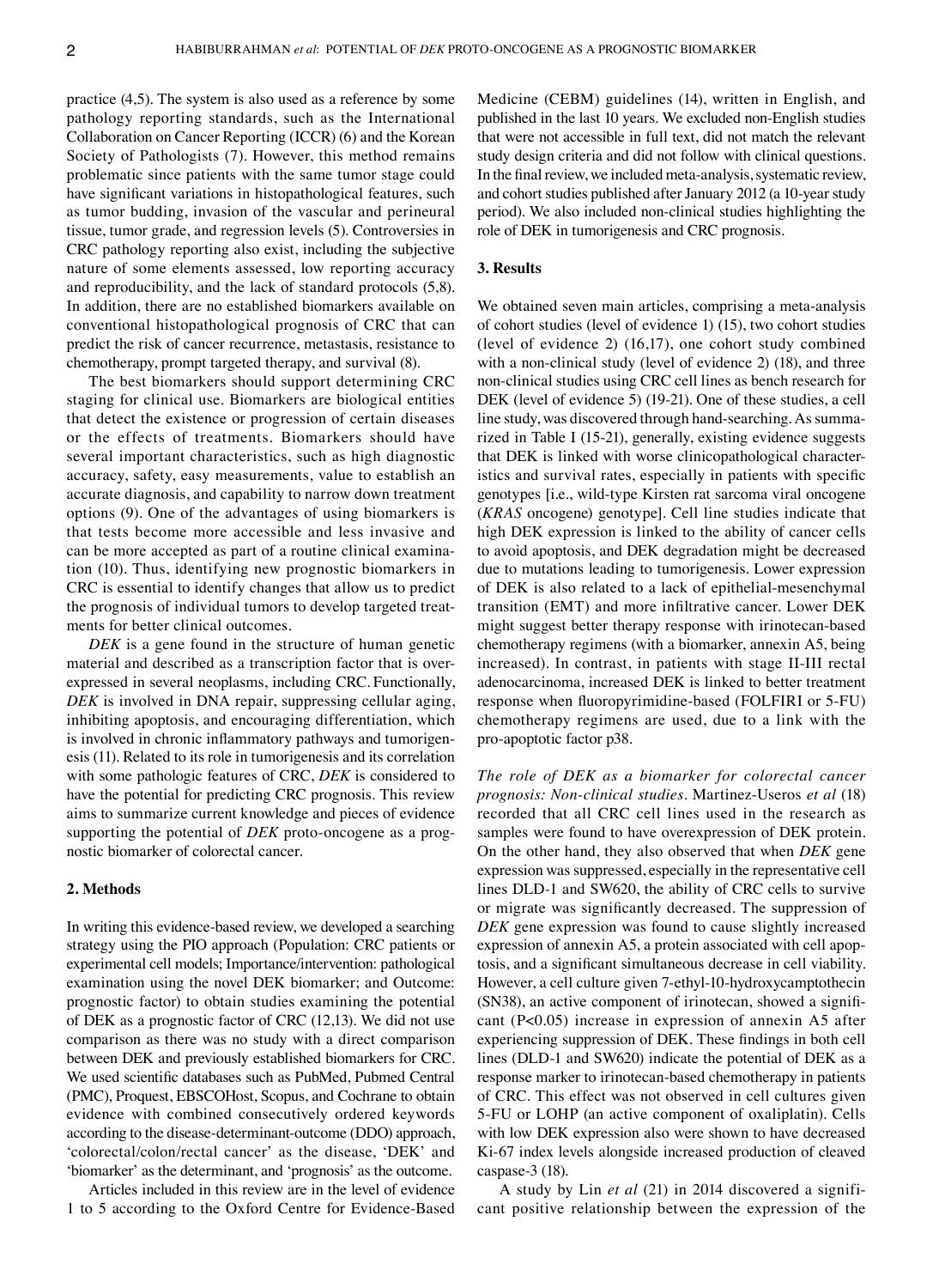|                     |                                        |                       |               | Table I. Summary of the findings of DEK as a prognostic factor for CRC (15-21).                                                                  |                                                                                                                                                                       |                                                                                                                                                                                                                                                                                                                                                                                                                                             |
|---------------------|----------------------------------------|-----------------------|---------------|--------------------------------------------------------------------------------------------------------------------------------------------------|-----------------------------------------------------------------------------------------------------------------------------------------------------------------------|---------------------------------------------------------------------------------------------------------------------------------------------------------------------------------------------------------------------------------------------------------------------------------------------------------------------------------------------------------------------------------------------------------------------------------------------|
| Σ.                  | Authors (ref),<br>year                 | Design                | LoE           | Sample                                                                                                                                           | Classification of positive<br>DEK expression                                                                                                                          | Findings                                                                                                                                                                                                                                                                                                                                                                                                                                    |
|                     | Liu et al $(15)$ ,<br>2017             | Meta-analysis         |               | of which cover<br>cancers of the digestive system<br>14 cohort studies, 8                                                                        | N/A (meta-analysis)                                                                                                                                                   | i) All type of cancer: HR 1.70, 95% CI: 1.48-1.96, P<0.001<br>ii) Cancers of the digestive system : HR 1.83, 95% CI:<br>worse overall cancer survival, with low heterogeneity<br>DEK overexpression was significantly attributed to<br>1.52-2.19, P<0.001 $(I^2=18\%$ , P=0.30)<br>$(1^2=9\%, P=0.36)$<br>overall:                                                                                                                          |
| $\dot{\mathbf{c}}$  | Martinez-Useros<br>et al (17), 2018    | Cohort study          | $\mathbf{C}$  | adenocarcinoma<br>using FOLFOX<br>neoadjuvant<br>$(n=14)$ or 5-FU $(n=60)$<br>74 stage II-III rectal<br>patients undergoing<br>chemoradiotherapy | Based on expression rating<br>methods used for DEK in<br>the Human Protein Atlas                                                                                      | High expression of DEK was associated with the possi<br>bility of better neoadjuvant fluoropyrimidine-based<br>chemotherapy response (P=0.023)                                                                                                                                                                                                                                                                                              |
| $\dot{\mathcal{E}}$ | Martinez-Useros<br>et al $(18)$ , 2014 | Cohort study          | $\mathcal{C}$ | 67 stage IV CRC patients treated with<br>FOLFIRI regimen of chemotherapy                                                                         | DEK intensity is based on a<br>and the number of positive<br>cells. The intensity cutoff<br>cellular antigen intensity<br>HistoScore calculating<br>was not described | ii) The risk of progression was higher in KRAS <sup>wt</sup> patients<br>i) Progression-free survival was shorter in patients with<br>between DEK and progression-free survival was only<br>with increased expression of DEK (HR 2.4, 95% CI:<br>higher DEK expression. However, the correlation<br>found in the KRAS <sup>or</sup> patient group (P<0.05)<br>$1.04 - 5.58$ , $P = 0.04$ )                                                  |
|                     |                                        | Experimental<br>study | 5             | 9 human-derived CRC cell lines,<br>especially DLD-1 and SW620                                                                                    |                                                                                                                                                                       | v) The difference in DEK expression did not correlate with<br>iii) There was a higher DEK expression in CRC cell lines<br>iv) DEK silencing was correlated with a decrease in,<br>than in normal cells, especially in metastasis-derived<br>viability delay of cell repair, a reduction in<br>irinotecan-based chemotherapy (P<0.05)<br>migrating ability, and better response to<br>a better response to 5-FU or oxaliplatin<br>cell lines |

Table I. Summary of the findings of DEK as a prognostic factor for CRC (15–21).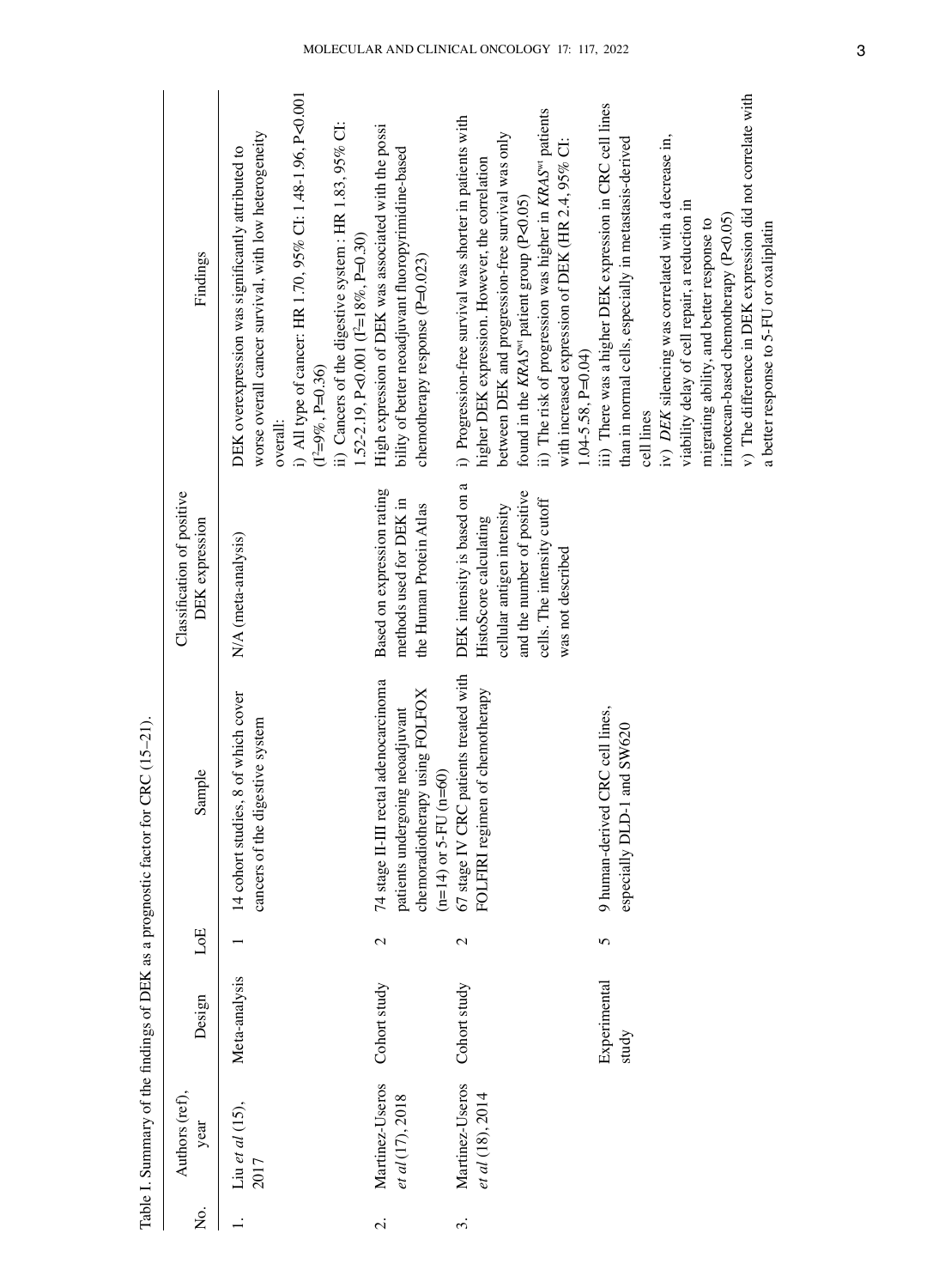| Findings<br>or higher CEA levels (P<0.001)<br>$(0.273 - 1.362)$ , P=0.228]<br>Strongly positive for DEK:<br>Classification of positive<br>Positive for DEK: 5-25%<br>DEK expression<br>>25% positive cells<br>positive cells<br>109 CRC patients<br>Sample<br>LoE<br>$\mathbf{C}$<br>Cohort study<br>Design<br>Authors (ref),<br>$\lim$ et al (16),<br>year<br>2013<br>δ. | Table I. Continued |  |  |                                                                                                                                                                                                                                                                                                                                                                                                                                                                                                                                                                                                                                                                                                                                                                                                                                                                                                                                                                                                                                                                                                                                                                                                                                                                                                                                                                                                                                                                                                                                                                                                                                                                                                                                                                                                                         |
|---------------------------------------------------------------------------------------------------------------------------------------------------------------------------------------------------------------------------------------------------------------------------------------------------------------------------------------------------------------------------|--------------------|--|--|-------------------------------------------------------------------------------------------------------------------------------------------------------------------------------------------------------------------------------------------------------------------------------------------------------------------------------------------------------------------------------------------------------------------------------------------------------------------------------------------------------------------------------------------------------------------------------------------------------------------------------------------------------------------------------------------------------------------------------------------------------------------------------------------------------------------------------------------------------------------------------------------------------------------------------------------------------------------------------------------------------------------------------------------------------------------------------------------------------------------------------------------------------------------------------------------------------------------------------------------------------------------------------------------------------------------------------------------------------------------------------------------------------------------------------------------------------------------------------------------------------------------------------------------------------------------------------------------------------------------------------------------------------------------------------------------------------------------------------------------------------------------------------------------------------------------------|
| ↽                                                                                                                                                                                                                                                                                                                                                                         |                    |  |  |                                                                                                                                                                                                                                                                                                                                                                                                                                                                                                                                                                                                                                                                                                                                                                                                                                                                                                                                                                                                                                                                                                                                                                                                                                                                                                                                                                                                                                                                                                                                                                                                                                                                                                                                                                                                                         |
| subpopulation<br>$P=0.004$                                                                                                                                                                                                                                                                                                                                                |                    |  |  | vi) Overall, the median survival of patients in this study was<br>v) The lower survival rate was also found in patients with<br>$CRC$ patients than in normal tissue surrounding cancer in<br>vii) DEK overexpression was an independent prognostic<br>iii) Proportion of patients with DEK overexpression was<br>ii) Proportion of patients with DEK overexpression was<br>(0.424-1.910), P=0.784], and increased CEA [OR 0.610<br>i) The proportion of positive and strongly positive DEK<br>iv) Patients with DEK overexpression had lower 5-year<br>male sex [OR 2.461 (0.924-6.556), P=0.067], older age<br>invasion, metastasis of the lymph nodes, worse staging,<br>≥49 years [OR 1.298 (0.611-2.756), P=0.497], location<br>DEK overexpression coexisting with the appearance of<br>those same patients or patients with adenoma (P<0.01).<br>poor differentiation [OR 2.824 (95% CI: 1.291-6.177),<br>56 months; however, there was no specific information<br>P=0.009], lymph node metastasis [OR 2.975 (95% CI:<br>1.360–6.509), P=0.006], invasion of serosal layer [OR<br>expression was significantly higher in cancer tissue of<br>higher in group of patients with larger tumor size [OR<br>one of four characteristics of aggressive CRC: serosal<br>2.353 (95% CI: 1.086-5.101), P=0.029], moderate to<br>higher but not statistically significant in patients with<br>regarding the comparison of median survival in each<br>staging [OR 2.744 (95% CI: 1.261-5.971), P=0.010]<br>2.353 (95% CI: 1.072-5.163), P=0.031], and worse<br>survival and lower disease-free survival (P<0.001)<br>on rectal compared to colon/ileocaecal [OR 0.900<br>strong positivity rate: 48.62 vs. 9.17 vs. 13.46%)<br>factor of CRC (HR 1.805, 95% CI 1.208-2.699,<br>(Positivity rate: 95.41 vs. 33.03 vs. 32.69%, |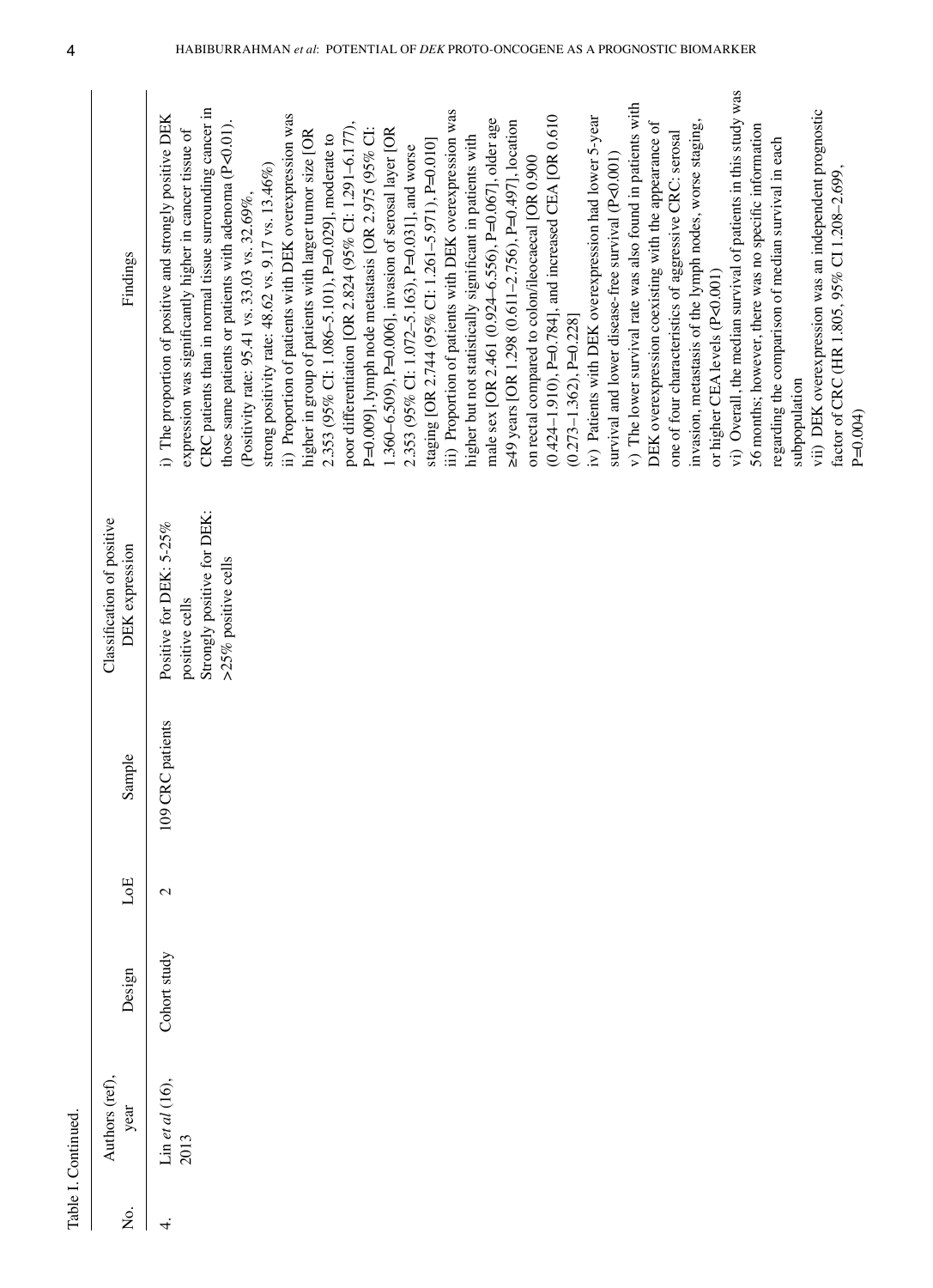| Σó. | Authors (ref),<br>year            | Design                | $_{\rm LoE}$ | Sample                                                                                                         | Classification of positive<br><b>DEK</b> expression                                                           | Findings                                                                                                                                                                                                                                                                                                                                                                                                                                                                                                                                                                                        |
|-----|-----------------------------------|-----------------------|--------------|----------------------------------------------------------------------------------------------------------------|---------------------------------------------------------------------------------------------------------------|-------------------------------------------------------------------------------------------------------------------------------------------------------------------------------------------------------------------------------------------------------------------------------------------------------------------------------------------------------------------------------------------------------------------------------------------------------------------------------------------------------------------------------------------------------------------------------------------------|
| 5.  | Lin et al $(21)$ ,<br>2014        | Experimental<br>study | 5            | 55 CRC patient tissue specimens,<br>22 standard colon mucosal<br>specimens, 18 colorectal<br>adenoma specimens | Strongly positive for DEK:<br>Positive for DEK: 5-25%<br>>25% positive cells<br>positive cells                | ii) DEK silencing inhibited tumor cell growth and its ability<br>iii) DEK silencing stimulated the p53/MDM2 pathway and<br>i) DEK protein expression was positively correlated to the<br>to form colonies while contributing to a higher apoptosis<br>Bcl-2/Bax pathways, and caspase-dependent pathways<br>Ki-67 index (P=0.030) but negatively correlated to the<br>All three contributed to a pro-apoptotic cell milieu<br>apoptosis index (P=0.010)<br>rate                                                                                                                                 |
| Ġ.  | et al (20), 2011<br>Babaei-Jadidi | Experimental<br>study | 5            | cell lines<br>Human and mouse                                                                                  | intense) was used to classify<br>An ordinal score scale of 1<br>(low) to $4$ (extremely<br><b>IHC</b> for DEK | iii) Fbxw7 deactivated DEK by E3 ligase activity in the pres<br>i) High expression of DEK was found in gut-specific Fbxw7-<br>ii) DEX-silenced cells were found to have more cells in the<br>GO/G1 phase of the cell cycle and fewer cells in the S or<br>deleted intestine mouse tissue. The increased expression<br>M stage. In contrast, cells with high expression of DEK<br>had more cells in S, G2, or M phase (P<0.05)<br>of DEK was also correlated with cells with<br>mutated $Fb x w 7$ (P=0.001)<br>ence of GSK-3ß                                                                   |
| 7.  | You et al $(19)$ ,<br>2017        | Experimental<br>study | 5            | Human-derived CRC cell lines,<br>especially SW620 and SW480                                                    | DEK positivity was analyzed<br>analysis as 'positive'<br>through western blot<br>or 'negative'                | i) DEK silencing was significantly associated (P<0.05) with<br>ii) DEK silencing was significantly associated (P<0.05) with<br>iii) DEK silencing was not only associated with increased<br>(accompanied by cellular transformation from interstitial-<br>decreased expression of IMP3, increased E-cadherin, and<br>a drastic decrease in cell viability, the elevation of apop<br>apoptosis (related to p53 activity) but also EMT<br>tosis rate, and decreased ability of cell invasion<br>like spindle cells into epithelioid cells)<br>decreased vimentin and MMP-9                        |
|     |                                   |                       |              | p53/MDM-2, phosphoprotein p53/mouse double minute 2 homolog protein; MMP-9, matrix metalloproteinase-9.        |                                                                                                               | Bcl-2/Bax, B-cell lymphoma 2 protein/Bcl-2-associated X protein; CEA, carcinoembryonic antigen; CI, confidence interval; CRC, colorectal cancer; EMT, epithelial-mesenchymal transition; Fbxw7,<br>F-box/WD repeat-containing protein 7; FOLFIRI, calcium folinate-5-fluorouracil-irinotecan chemotherapy regimen; FOLFOX, calcium folinate-5-fluorouracil-oxaliplatin chemotherapy regimen;<br>5-FU, 5-fluorouracil; GSK-3ß, glycogen synthase kinase-3ß; HR, hazard ratio; Ki-67, the marker of proliferation Ki-67 protein; KRAS, Kirsten rat sarcoma virus protein; LoE, Level of evidence; |

Table I. Continued.

Table I. Continued.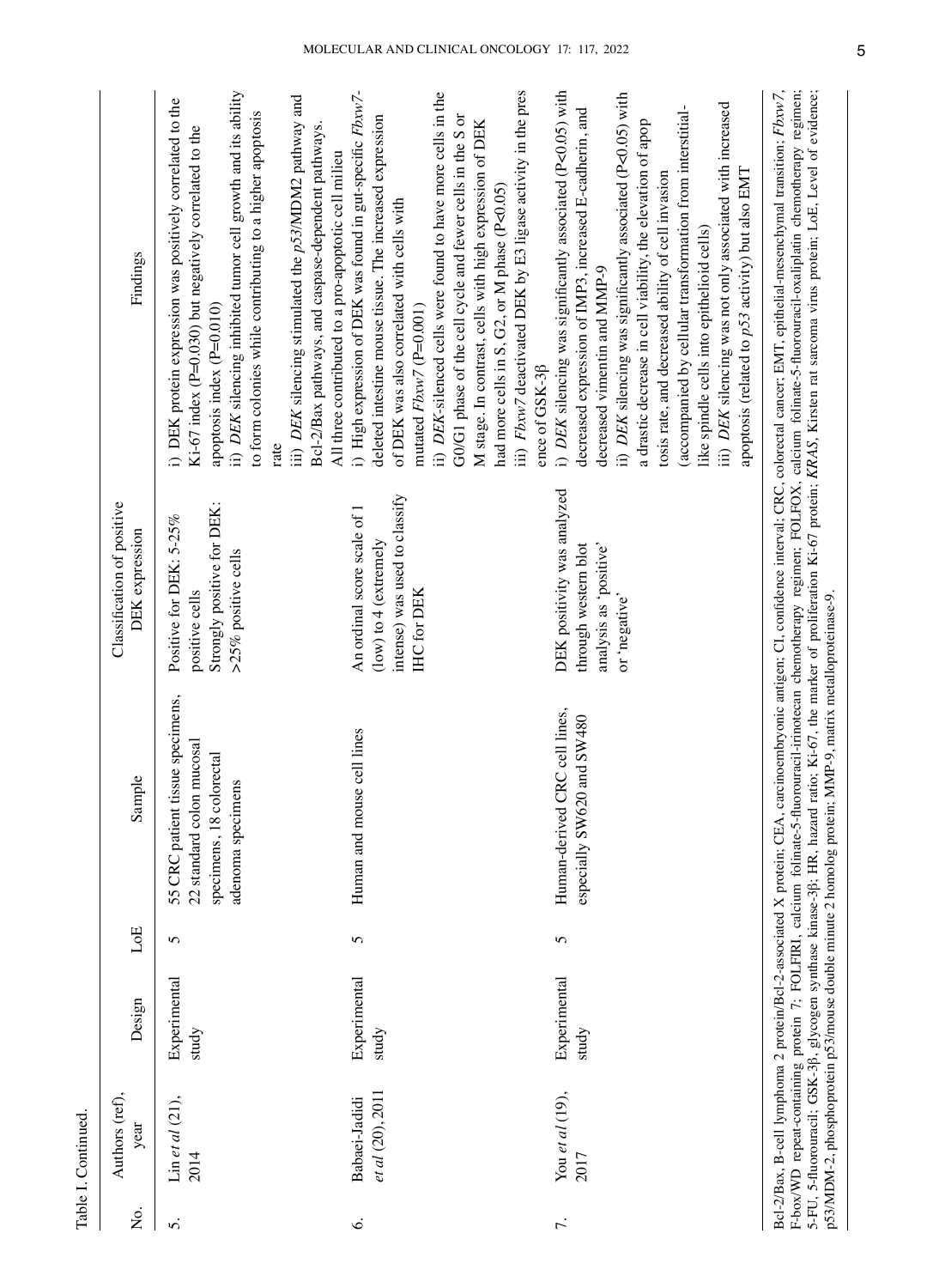DEK protein and Ki‑67, a protein encoded by the *MKI67* gene associated with cell proliferation. The reverse correlation was found between DEK expression and apoptosis (lower DEK expression means higher apoptosis count, and vice versa). Transfection of silencer RNA for *DEK* (siDEK) also significantly decreased cell growth of the SW620 CRC cell line due to increased early apoptosis. In addition, DEK suppression also decreased mutant p53, MDM2, and Bcl-2 expression while upregulating Bax expression. Caspase-dependent apoptosis pathways were also found to be upregulated in cells with low DEK, as suggested by lowered expression levels of cleaved caspase‑3 and caspase‑9, but unaltered levels of caspase‑8 and increased levels of cleaved poly‑ADP ribose polymerase (PARP). These findings indicate that DEK suppression also suppresses pathways related to apoptosis, such as p53/MDM2, Bcl-2/Bax, and caspase-dependent pathways of apoptosis.

Babaei‑Jadidi *et al* (20) noted that in the intestines of mice with mutations of the *Fbxw7* gene locus, a known tumor-suppressor locus, tumorigenesis was observed accompanied by changes in the expression of several proteins and genes, including DEK and RNA tropomyosin. Additionally, some data showed an association between DEK accumulation and the oncogenicity of the *Fbxw7* mutation, both in human and murine intestines. This association might elucidate the mechanism allowing DEK to cause tumorigenesis in CRC. Although the DEK transcription level did not change, mutations related to CRC tumorigenesis affected the DEK degradation process.

A study by You *et al* (19) using the SW480 and SW620 CRC cell lines testing the impacts of *DEK* knockdown with a DEK‑interfering lentivirus showed decreased expression of DEK and insulin‑like growth factor II mRNA binding protein 3 (IMP3), as well as changes in proteins associated with epithelial-mesenchymal transition (EMT); E-cadherin was significantly increased, along with a significant decrease in vimentin and matrix metalloprotein-9 (MMP-9). DEK downregulation was also associated with decreased cell viability, promotion of apoptosis, and decrease of cell invasion, which was related to the enhancement of E‑cadherin and downregulation of vimentin and MMP‑9.

*The potential of DEK as a biomarker for colorectal cancer prognosis: Clinical studies.* A meta‑analysis by Liu *et al* (15) examined 14 cohort studies of DEK in cancers of various origins, eight of which were digestive system cancers. The study found that DEK overexpression was significantly attributed to worse survival of all types of cancer, including cancer of the digestive system. In cancers of all origins, overall survival of cases with DEK overexpression was lower compared to cases without DEK overexpression, either in univariate [n=13, hazard ratio (HR) 1.83, 95% confidence interval (CI): 1.64-2.05, P<0.001 ( $I^2=0\%$ , P=0.71)] or multivariate analysis  $[n=9, HR\ 1.70, 95\% \ CI: 1.48-1.96, P<0.001 (I<sup>2</sup>=9%, P=0.36)].$ The same finding was also reported in the subpopulation with cancers of the digestive system, either in univariate [n=8, HR 1.87, 95% CI: 1.62-2.15, P<0.001 (I<sup>2</sup>=0%, P=0.69)] or multivariate analysis [n=6, HR 1.83, 95% CI: 1.52‑2.19, P<0.001  $(I^2=18\%, P=0.30)$ ]. All results of this meta-analysis have low to no heterogeneity.

A cohort study by Martinez‑Useros *et al* (18) reported findings in a 67 stage IV CRC cohort receiving FOLFIRI, a

chemotherapy regimen comprising folinic acid, 5‑FU, and irinotecan. They revealed that progression-free survival was shorter in patients with higher DEK expression. By univariate Cox analysis, they reported significantly lower progression-free survival of CRC based on DEK status (HR 2.825, 95% CI: 1.238‑6.449; P=0.014), while the progression‑free survival of CRC based on BRAF (HR 1.119; 95% CI: 0.410‑3.055; P=0.828) and topoisomerase-I status (HR 1.017; 95% CI: 0.364-2.845, P=0.974) was found to be insignificant. However, the correlation between DEK and progression-free survival was only found in the KRAS-wild-type (KRAS<sup>wt</sup>) patient group (P<0.05). In contrast, this correlation was not observed in KRAS-mutated (KRAS<sup>mut</sup>) patients. They also documented that the risk of progression was quantitatively higher in KRASwt patients with increased DEK expression (HR 2.4, 95% CI:  $1.04 - 5.58$ , P=0.04). Therefore, according to this study, CRC patients with KRAS<sup>wt</sup> and higher DEK expression have a poorer prognosis.

The same authors (17) also conducted another study in a cohort of 74 stages II‑III rectal adenocarcinoma patients undergoing neoadjuvant chemoradiotherapy using FOLFOX, a chemotherapeutic regiment comprising folinic acid, 5‑FU, and oxaliplatin ( $n=14$ ), or 5-FU only ( $n=60$ ). They observed that high expression of DEK was associated with the possibility of better neoadjuvant fluoropyrimidine‑based chemotherapy response. In patients with an increased expression of DEK, 19% were found to have a complete reaction to neoadjuvant chemoradiotherapy. In contrast, no patient with low expression of DEK reached complete response  $(P=0.023)$ . Although this appears to contradict the previous study, the authors argue that this occurs because the characteristics of the patients (including tumor type and stage) are different; thus, the potential for DEK as a cancer biomarker could be varied. In the previous study, annexin A5 expression was unchanged precisely in cell lines given 5‑FU or the oxaliplatin active component LOPD (18). They explained that, in this situation, the association of DEK with the p38 pro-apoptotic factor might contribute to a better therapeutic response in patients (17). In addition, the high expression of DEK was possibly correlated to lower residual tumor cell burden after neoadjuvant chemoradiotherapy (22).

Lin *et al*(16) documented significant overexpression of DEK protein in CRC tissues compared to colorectal adenoma tissue or normal tissue. Positive expression for DEK was noted in 104 of 109 samples (95.41%) of CRC tissue specimens in the cohort, compared to 36 in adjacent normal tissue mucosa (33.03%) or 17 in 52 specimens of colorectal adenomas (32.69%). A strong expression was also found in favor of CRC specimens (52/109, 48.62%) compared to adjacent normal colon mucosa (10/109, 9.17%) or colorectal adenomas (7/52, 13.46%). All the results were statistically significant (P<0.05).

The same study (16) also documented a significant association between several clinicopathological characteristics related to worse CRC and overexpression of DEK, such as tumor size, lymph node metastasis, grades of differentiation, clinical cancer stage, and serous layer invasion. However, other characteristics showed no relationship with DEK overexpression, such as age, sex, tumor location, and carcinoembryonic antigen (CEA) level. It was also noted that CRC patients with serosal invasion, lymph node metastasis, increased CEA levels, and late‑stage tumors with DEK overexpression respectively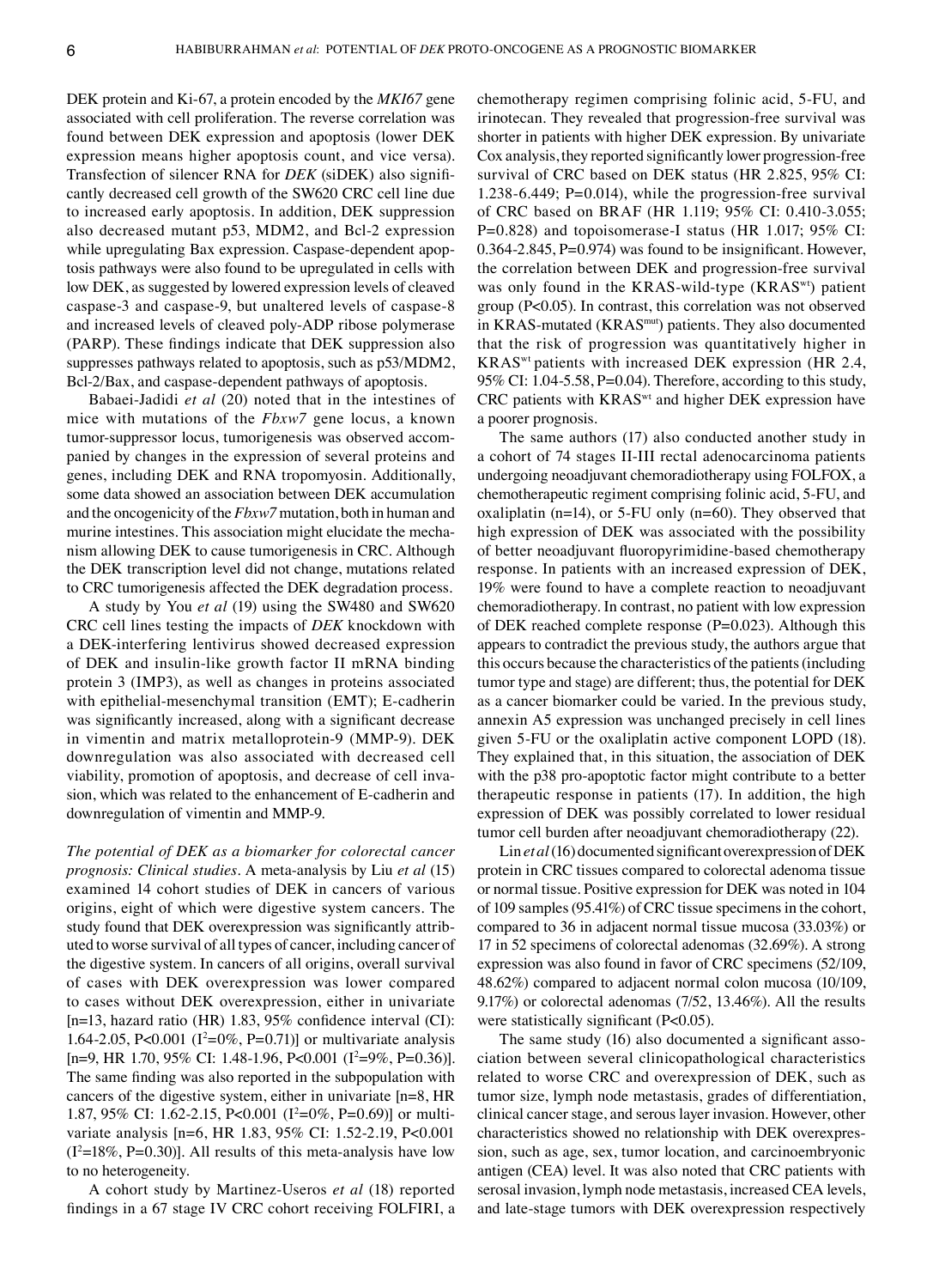had significantly (P<0.01) lower 5-year survival rates than their counterparts without DEK overexpression. Multivariate analysis using the Cox proportional hazards model discovered serosal invasion (HR 1.708, 95% CI: 1.414-2.555, P=0.009), late-stage disease (HR 1.663, 95% CI: 1.081-2.558, P=0.021), and DEK overexpression (HR 1.805, 95% CI: 1.208‑2.699, P=0.004) as independent predictors of poor survival in CRC. Another known prognostic biomarker of CRC, CEA, was insignificant (HR 1.415; 95% CI: 0.904‑2.214, P=0.129).

#### **4. Discussion**

*The DEK proto‑oncogene.* The *DEK* proto‑oncogene is a gene found in the structure of human genetic material. This gene is located at the chromosomal locus 6p22.3. It encodes a protein not currently categorized in any protein family and comprises 375 amino acids with an estimated weight of 43 kilodaltons (kDa) (16,23,24). The DEK protein has two DNA binding domains, namely the SLAM‑associated protein (SAP) domain, found in several other proteins, and other DNA binding structures located in its carboxy-terminal region (24-26). Although its exact role is still being explored today, this protein is strongly suspected of being a regulator of the structure of genetic material, rather than of genetic sequences, where the SAP domain plays a role in triggering positive supercoiling of reversible DNA. The other DNA binding structures found in this protein can regulate the affinity of this protein for DNA, which can influence the transcription of genetic material (24‑27). Moreover, the DEK protein was also documented to have a role in DNA replication and RNA splicing (28‑30).

The *DEK* gene was initially investigated in acute myeloid leukemia (AML) patients, where it fused with the CAN protein/nucleoporin 214 (CAN/NUP214) gene on t(6; 9) (p23; q24) translocation. This gene translocation is even considered a basis for the stratification of AML patients (16,28). Although chromosomal changes in the *DEK* locus are not typical features of various malignant cases, there is a higher expression of DEK protein in different malignancies. Some types of malignancies that show increased expression of DEK include AML, hepatocellular carcinoma, glioblastoma, cervical cancer, ovarian cancer, melanoma, and others, including CRC (20,28,31‑36).

*The role of DEK in tumorigenesis and pathogenesis of colorectal cancer.* Several studies on DEK have unraveled clues on how DEK plays a role in tumorigenesis in general and the pathogenesis of CRC. DEK can control several signaling pathways associated with cell proliferation, apoptosis, and inflammation, as shown in Fig. 1 (11,21).

DEK can influence cell proliferation by affecting the expression of several molecular signaling pathways, such as Wingless-related integration site/ $\beta$ -catenin-1 (Wnt/β‑catenin). DEK can adjust Wnt molecular signaling pathways, including Wnt4, Wnt7b, and Wnt10b. These three Wnt pathways, known to affect cell proliferation and oncogenic cell phenotype, trigger β‑catenin activation. Activation of β‑catenin supports carcinoma proliferation, invasion, and metastasis (37,38).

Some studies have also demonstrated the ability of DEK to prevent apoptosis. One mechanism that allows this to happen is the destabilization of the gene *TP53* producing the tumor suppressor protein p53, which plays a role in responding to stress experienced by cells. Destabilization of p53 causes its function as a tumor suppressor to cease, triggering tumorigenesis. In the condition that DEK is suppressed, the role of p53 as a tumor suppressor can be carried out through the activation of p53 target genes, one of which produces the Bcl2‑associated X protein (Bax). Activation of Bax, a pro‑apoptotic factor commonly expressed on cell membranes, causes Bax to beome an integral protein in the mitochondrial membrane. Bax then triggers the release of apoptotic factors from the mitochondria, which further triggers cytochrome *c* and initiates a cascade reaction from caspase enzymes. This chain reaction triggers apoptosis (21,39).

Some literature suggests the relationship between inflammatory processes and tumorigenesis (40,41), and DEK was shown to have a role in bridging these two events. It is postulated that different pathways induce DEK overexpression in inflammatory and proliferative situations. Molecular pathways that trigger DEK overexpression in inflammatory conditions include AP‑1, Ets‑1, NFB, NF‑AT, STAT4, and C/EBP‑β. In addition, the interleukin (IL)-8 cytokine is also known to trigger the secretion of phosphorylated DEK under inflammatory conditions. Meanwhile, several pathways that trigger DEK overexpression in proliferative conditions include E2F, ERα, NF‑Y, and YY1. However, a study on these various molecular pathways would be more fitted to help determine the etiology of CRC and therefore is outside the scope of this review (11).

Related to its role in bridging the inflammatory-tumorigenesis process, although DEK is a core protein expressed by cells into the cytoplasm and the cell nucleus strictly regulates its secretion, extracellular secretion of DEK also fulfills several roles affecting both inflammation and tumorigenesis. DEK is a chemoattractant attracting leukocytes to specific locations to trigger autoimmune reactions by reacting with anti-DEK antibodies. DEK secretions can also initiate chromatin re‑formation and other activities that impair normal cell functions and trigger pathogenetic reactions to produce transformation, chemoresistance, inflammation, and tumor development of surrounding cells (24,42,43). The expression of DEK has also been found to affect various inflammatory signaling pathways, one of which is NF‑κB, a factor that plays a role in chronic inflammation and tumorigenesis. The increase in DEK expression was noted to trigger changes in NF‑κB transcription activity through colocalization with the transcription factor p65, which would further trigger activation of tumorigenesis‑supporting genes, such as cellular inhibitors of apoptosis proteins 2 (c-IAP2), a part of inhibitors of apoptosis proteins (IAP) family, and IL‑8 which is pro‑metastatic (11,41).

*The applicability of DEK as a prognostic biomarker for colorectal cancer.* The expression of DEK can be detected by immunohistochemistry, using 3,3'‑diaminobenzidine as the chromogen and hematoxylin as the counterstain (16). Therefore, the practicality of DEK as a prognostic biomarker varies according to whether the health facility has pathology installations able to conduct immunohistochemistry examinations. The evaluation approach is mainly semi‑quantitative, using either positively stained cell count, referencing other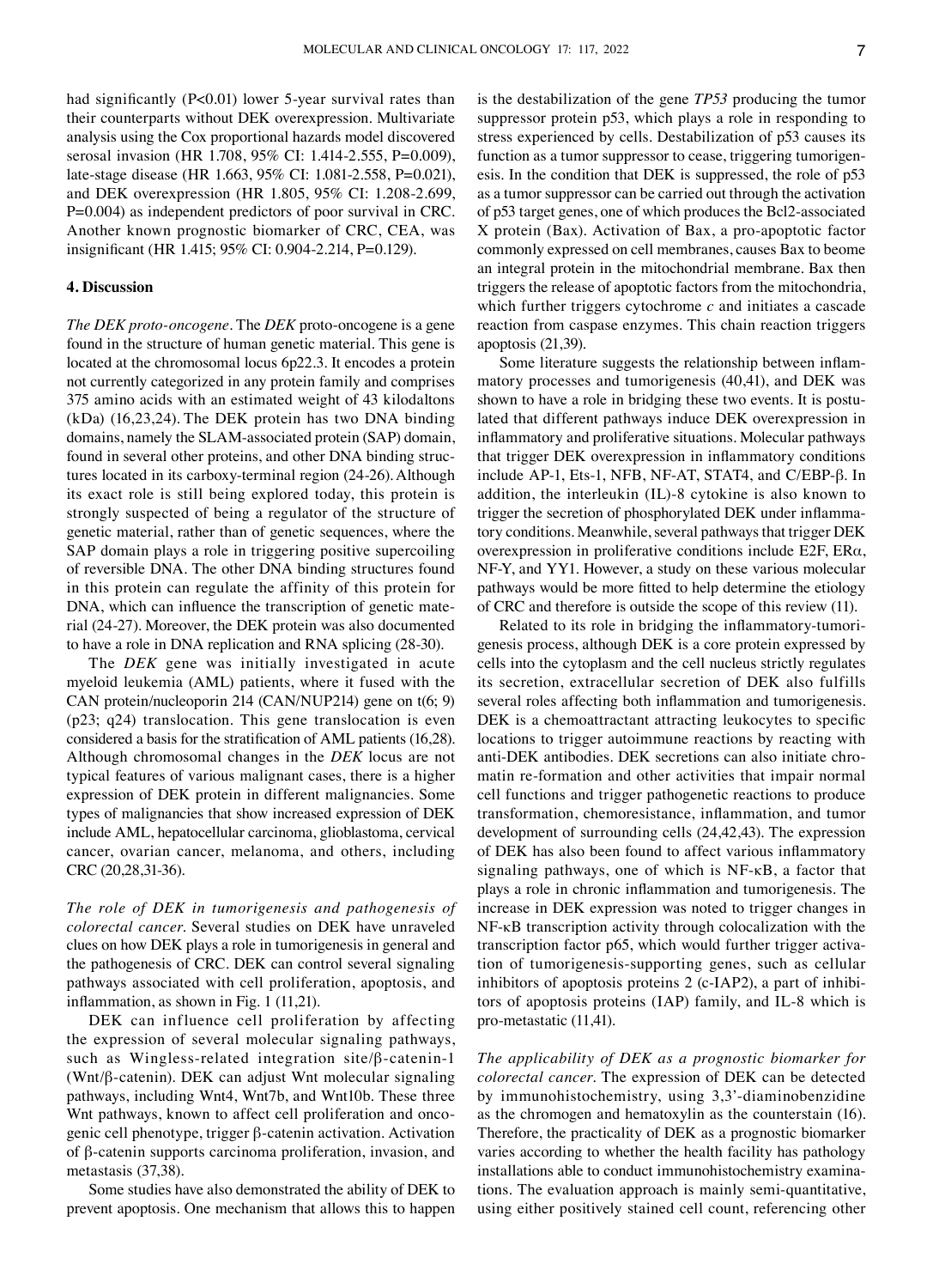

Figure 1. Schematic summary of the mechanisms and roles of DEK in tumorigenesis and pathogenesis of CRC. DEK can activate the Wnt/β‑catenin pathway, inducing cancer cell proliferation and invasion. Colocalization of p65 with DEK activates NF-kB, causing the anti-apoptotic effect of c-IAP2 and pro-metastatic effect of IL-8. DEK also induces p53 (11,21,37-43). BAX, Bcl-2-associated X protein; c-IAP2, cellular inhibitors of apoptosis protein-2; IL-8, interleukin-8; NF‑κB, nuclear factor κB; Wnt, wingless‑related integration site.

literature such as the Human Protein Atlas for cut‑off points, or the HistoScore approach that counts the number of cells based on staining intensity (16‑18). Lin *et al* used a defined cut‑off to define the positive expression of DEK if 5‑25% of cells were stained and robust expression of DEK if >25% of cells were stained (16,21). Other methods used include ordinal scoring systems and positive or negative expression measures using western blot analysis instead of immunohistochemistry (19,20). A semi‑quantitative cut‑off measuring the area of stained cells in tissue samples might decrease the possibility of bias. Regarding accuracy, despite the studies reviewed, no actual clinical data have confirmed the accuracy of DEK in projecting CRC prognosis and comparing it to other options existing in current clinical settings. However, since many previous studies have reported the association between DEK and CRC prognosis, its potential as a prognostic biomarker for CRC should be pursued through further research.

Additionally, in the clinical setting, given that CRC is a complex disease with multiple carcinogenic pathways and several cases found to be associated with inflammation and autoimmune disorders, we suggest that testing of several biomarkers involved with DEK may be conducted only to distinguish the role of DEK in CRC etiology, whether it is dominated by inflammatory or tumorigenesis and proliferative process (11). The testing of molecules from other pathways may be more useful in the case of pre‑cancer conditions, such as adenoma or polyps of the colon and rectum, to better understand the involved pathways of progression from these tumors to malignancy, whether it be chronic inflammation or proliferation that trigger DEK overexpression. However, in the clinical context of determining CRC prognosis, these tests need not be conducted because there is no further implication of these biomarkers on the overexpression of DEK and its impact on the (generally worse) prognosis of CRC.

In the setting of further research, however, conduction of testing for DEK overexpression along with other biomarkers related to it and CRC prognosis would be essential to validate and compare the prognostic accuracy of this biomarker compared with other, more established biomarkers, such as microsatellite instability (MSI) status (indicative of good prognosis), *KRAS*/neuroblastoma RAS viral oncogene (*NRAS*) mutation (poor prognosis), and v-raf murine sarcoma viral oncogene homolog B1 (*BRAF)* mutation (poor prognosis, primarily related to metastasis), for which comparative studies with DEK and each other are still unknown (44). This knowledge gap can be a great opportunity for researchers to better understand the role of DEK in CRC prognosis. Our review also indicates a dearth of literature regarding comparisons between DEK and other prognostic biomarkers of CRC or differences in prognosis between CRCs caused by different pathogenetic pathways. This is a significant knowledge gap that may provide for excellent research topics in the future.

Based on the present review, the authors found that DEK has promising potential as a biomarker for CRC prognosis for several reasons. First, DEK is expressed by cells from all human body tissues, but its overexpression is linked with cell proliferation conditions, especially in carcinogenesis (26,41). Therefore, overexpression of DEK is one of the potential biomarkers of carcinoma progression in various types of cancer, as the authors have stated at the outset, including in the colon and rectum. Second, the involvement of DEK in tumorigenesis and CRC pathogenesis is quite extensive, where DEK can affect tumorigenesis from various mechanisms. DEK is also involved in several inflammatory pathways; thus, it can be used as a biomarker in CRC cases, given that several CRC cases are associated with inflammatory bowel diseases (IBD), such as Crohn's disease and ulcerative colitis (41,45). Third, as noted by Martinez‑Useros *et al* (17,18), DEK can be a marker of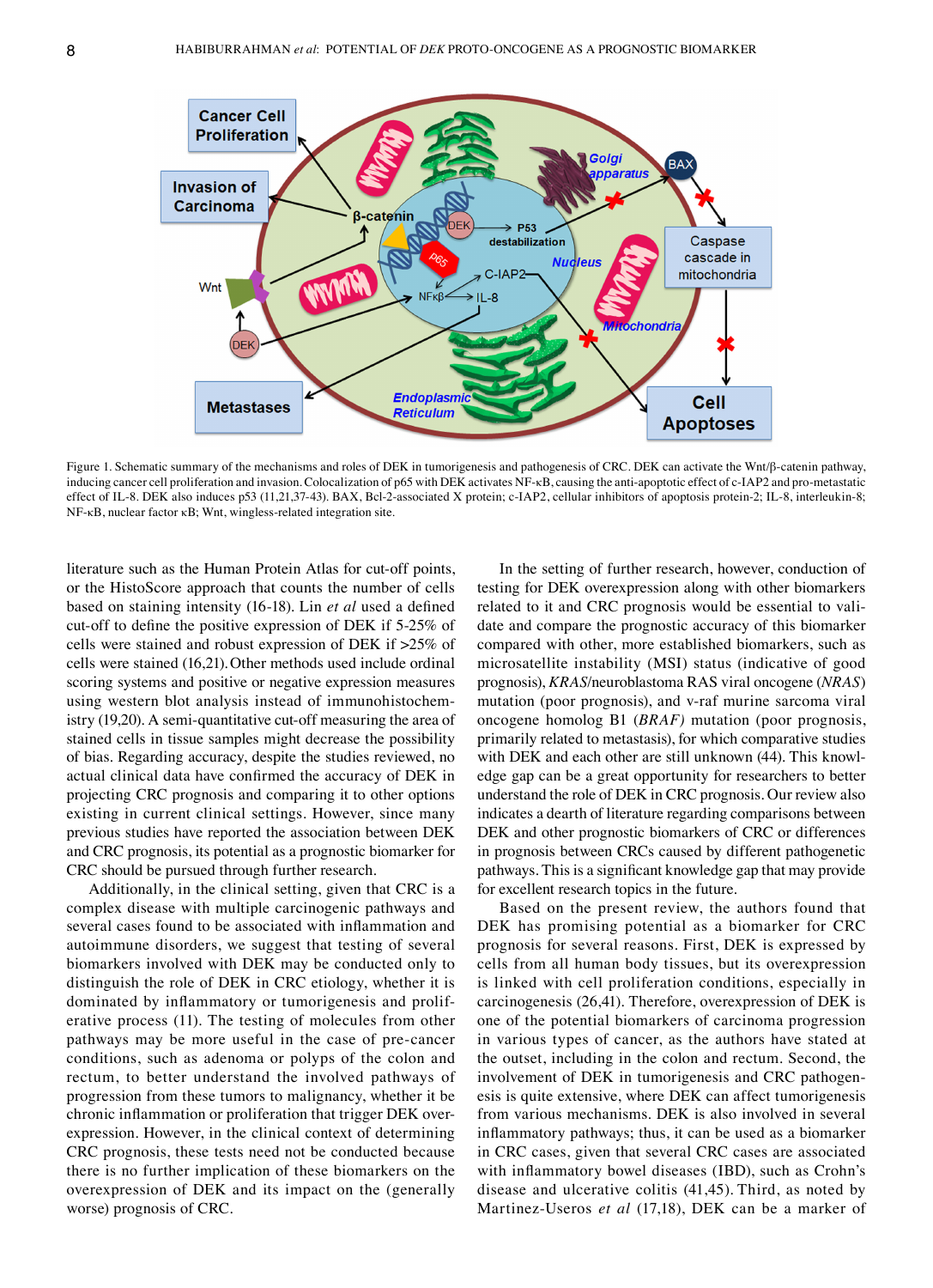CRC tissue response to irinotecan-based and fluoropyrimidine‑based CRC chemotherapy.

# **5. Conclusions**

Summarizing the current literature, several pieces of evidence show that DEK is a promising prognostic biomarker of CRC. Overexpression of DEK is related to apoptosis avoidance, epithelial‑mesenchymal transition, and more infiltrative cancer, and is clinically significantly associated with several clinical and pathological features of CRC, such as tumor size, lymphatic node metastasis, serous tissue invasion, and therapy response to specific chemotherapeutic regimens, generally predicting worse CRC. It was also proven to predict worse survival. The clear pathogenesis and clinical association between DEK and worse features of CRC makes it capable of being used as a biomarker to predict CRC prognosis in a clinical setting by histopathological analysis through immunohistochemistry, then quantitative and semiquantitative analysis of its expression. The role of DEK in the multiple pathogeneses of CRC and comparison to other prognostic biomarkers are prime subjects for further research.

# **Acknowledgements**

Not applicable.

# **Funding**

No funding was received.

## **Availability of data and materials**

Not applicable. All cited articles are accessible through various online research paper databases.

# **Authors' contributions**

MH and MPW conceptualized the review and created the study methodology. MH, MPW, and SS curated the data, investigated the studies used in the review, and prepared the original draft of this review. MH created the visualization aids used in this review. MH and NR confirmed the validity of the raw data and findings cited in this review. NR supervised and validated the operation of this review and approved the final version of the manuscript. All authors reviewed and edited the draft and read and approved the final manuscript for publication.

# **Ethics approval and consent to participate**

Not applicable; the article is a literature review.

# **Patient consent for publication**

Not applicable; the article is a literature review.

# **Competing interests**

The authors do not have any conflicts of interest.

# **References**

- 1. Sung H, Ferlay J, Siegel RL, Laversanne M, Soerjomataram I, Jemal A and Bray F: Global cancer statistics 2020: GLOBOCAN estimates of incidence and mortality worldwide for 36 cancers in 185 countries. CA Cancer J Clin 71: 209‑249, 2021.
- 2. Surveillance, Epidemiology, and End Results (SEER) Program: SEER\*Stat Database: Incidence - SEER 18 Regs Research Data. Nov 2015 Sub (1973-2013) - Linked To County Attributes - Total U.S., 1969-2014 Counties. National Cancer Institute, DCCPS, Surveillance Research Program, Surveillance Systems Branch, released April 2016, based on the November 2015 submission. National Cancer Institute, Maryland, 2016.
- 3. Barnett A, Cedar A, Siddiqui F, Herzig D, Fowlkes E and Thomas CR Jr: Colorectal cancer emergencies. J Gastrointest Cancer 44: 132‑142, 2013.
- 4. Glynne-Jones R, Brown G, Chau I and Moran BJ: Colon and rectum. In: UICC Manual of Clinical Oncology. 9th edition. O'Sullivan B, Brierley J, D'Cruz AK, Fey MF, Pollock R, Vermorken JB and Huang SH (eds.) John Wiley and Sons, Ltd., Chichester, West Sussex, UK Hoboken, NJ, pp308-326, 2015.
- 5. Jessup JM, Goldberg RM, Asare EA, Benson AB, Brierley JD, Chang GJ, Chen V, Compton CC, De Nardi P, Goodman KA, et al: Colon and Rectum. In: AJCC Cancer Staging Manual 8th Edition. Amin MB, Edge SB, Greene FL, Byrd DR, Brookland RK, Washington MK, Gershenwald JE, Compton CC, Hess KR, Sullivan DC, *et al* (eds.) Springer International Publishing, 251-274, 2017
- 6. Loughrey MB, Webster F, Arends MJ, Brown I, Burgart LJ, Dataset for Pathology Reporting of Colorectal Cancer: Recommendations From the International Collaboration on Cancer Reporting (ICCR). Ann Surg 275: e549‑e561, 2022.
- 7. Kim BH, Kim JM, Kang GH, Chang HJ, Kang DW, Kim JH, Bae JM, Seo AN, Park HS, Kang YK, *et al*: Standardized pathology report for colorectal cancer, 2nd edition. J Pathol Transl Med 54: 1‑19, 2020.
- 8. Maguire A and Sheahan K: Controversies in the pathological assessment of colorectal cancer. World J Gastroenterol 20: 9850‑9861, 2014.
- 9. Diamandis EP: Cancer biomarkers: Can we turn recent failures into success? J Natl Cancer Inst 102: 1462‑1467, 2010.
- 10. Duffy MJ, van Dalen A, Haglund C, Hansson L, Holinski-Feder E, Klapdor R, Lamerz R, Peltomaki P, Sturgeon C and Topolcan O: Tumour markers in colorectal cancer: European Group on tumour markers (EGTM) guidelines for clinical use. Eur J Cancer 43: 1348‑1360, 2007.
- 11. Pease NA, Wise‑Draper T and Privette Vinnedge L: Dissecting the potential interplay of DEK functions in inflammation and cancer. J Oncol 2015: 106517, 2015.
- 12. Holloway S and Peart J: Evidence-based reviews: Principles and methodological considerations. Wounds UK 14: 26‑32, 2018.
- 13. Siwek J, Gourlay ML, Slawson DC and Shaughnessy AF: How to write an evidence‑based clinical review article. Am Fam Physician 65: 251‑258, 2002.
- 14. Howick J, Chalmers I, Glasziou P, Greenhalgh T, Heneghan C, Liberati A, Moschetti I, Phillips B, Thornton H, Goddard O, *et al:*  The Oxford 2011levels of evidence. 2011. https://www.cebm.net/ wp-content/uploads/2014/06/CEBM-Levels-of-Evidence-2.1.pdf.
- 15. Liu G, Xiong D, Zeng J, Xu G, Xiao R, Chen B and Huang Z: Prognostic role of DEK in human solid tumors: A meta-analysis. Oncotarget 8: 98985‑98992, 2017.
- 16. Lin L, Piao J, Gao W, Piao Y, Jin G, Ma Y, Li J and Lin Z: DEK over expression as an independent biomarker for poor prognosis in colorectal cancer. BMC Cancer 13: 366, 2013.
- 17. Martinez‑Useros J, Moreno I, Fernandez‑Aceñero MJ, Rodriguez‑Remirez M, Borrero‑Palacios A, Cebrian A, Gomez Del Pulgar T, Del Puerto‑Nevado L, Li W, Puime‑Otin A, *et al*: The potential predictive value of DEK expression for neoadjuvant chemoradiotherapy response in locally advanced rectal cancer. BMC Cancer 18: 144, 2018.
- 18. Martinez‑Useros J, Rodriguez‑Remirez M, Borrero‑Palacios A, Moreno I, Cebrian A, Gomez del Pulgar T, del Puerto‑Nevado L, Vega‑Bravo R, Puime‑Otin A, Perez N, *et al*: DEK is a potential marker for aggressive phenotype and irinotecan-based therapy response in metastatic colorectal cancer. BMC Cancer 14: 965, 2014.
- 19. You S, Guan Y and Li W: Epithelial‑mesenchymal transition in colorectal carcinoma cells is mediated by DEK/IMP3. Mol Med Rep 17: 1065‑1070, 2018.